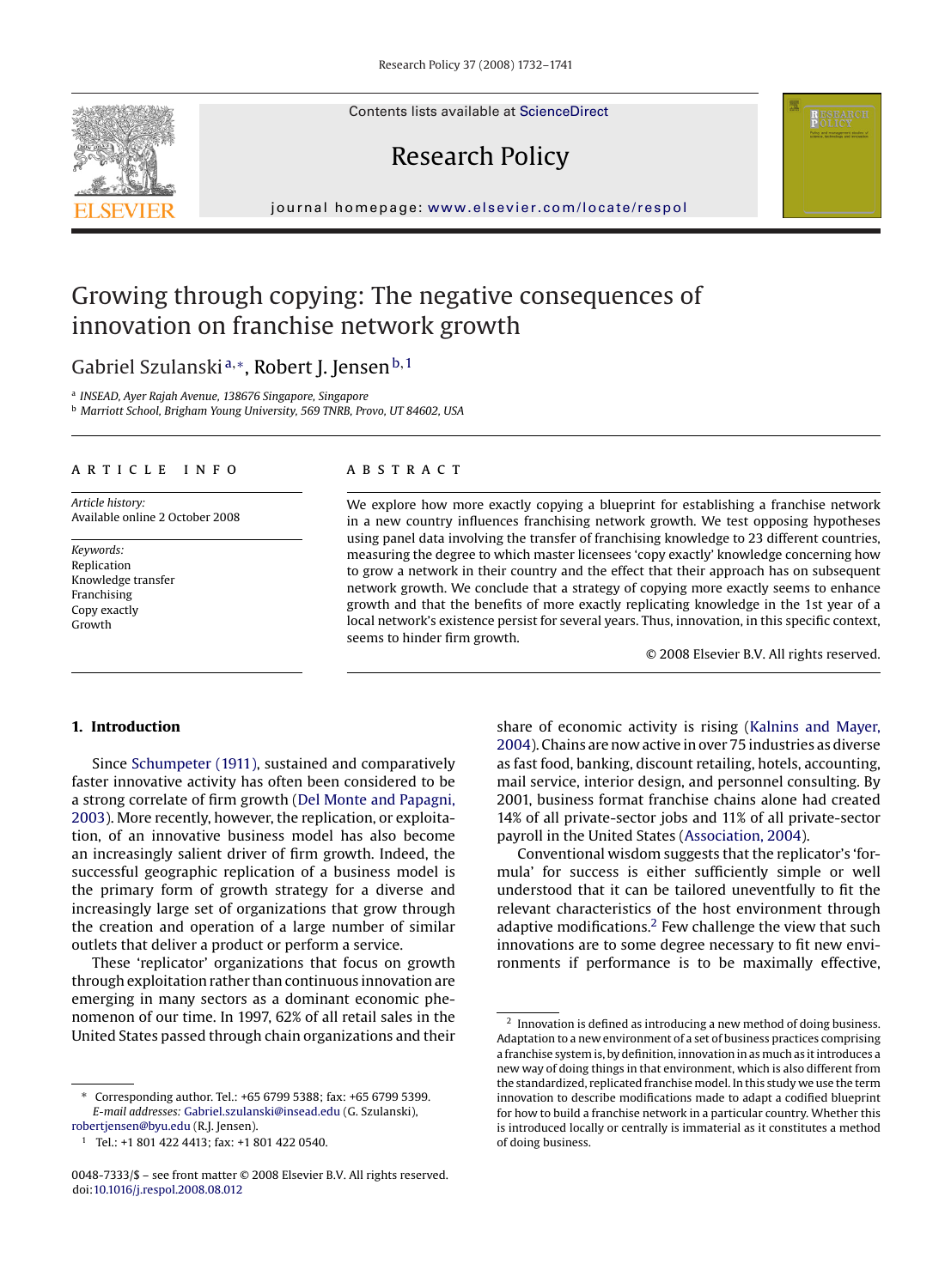especially when contexts vary widely, such as in the case of International expansion. Indeed, previous work in the International Business literature has suggested that such local adaptation may be essential for successful subsidiary operation (e.g., [Bartlett and Ghoshal, 1989; Kostova, 1999\)](#page--1-0) and possibly for subsidiary survival [\(Sorge, 1991\).](#page--1-0)

Closer scrutiny of how replicator organizations grow, however, has uncovered possible dysfunctions of adaptive innovations. It is increasingly recognized that the business model or system leveraged by a replicator is often a complex set of interdependent activities [\(Porter, 1996;](#page--1-0) [Rivkin, 2001; Winter, 1987\).](#page--1-0) Reproducing such a 'recipe' often means re-creating the knowledge underpinning a system of complex, causally ambiguous, and imperfectly understood productive processes at each new site.

Thus, an emerging view contends that the nature of the knowledge to be replicated is an important factor affecting the relationship between local innovation and performance [\(Baden-Fuller and Winter, 2007; Winter and Szulanski,](#page--1-0) [2001\)](#page--1-0) which is at least as important as knowledge of the local environment. Thus, knowledge for subsidiary success is no longer seen to reside mostly at the local level but may be embedded in headquarters, thus shifting the balance point between center and local knowledge at least early in a unit's life. Innovation in the form of local adaptation, if undertaken too early or too substantially may undermine the ability to utilize the template, or original set of practices, thus hampering the replication [\(Jensen and Szulanski,](#page--1-0) [2007; Szulanski and Jensen, 2006\).](#page--1-0) In such circumstances, a strategy of discouraging innovation and copying the original as closely as possible has been found to be efficacious.

This paper addresses two primary questions. First, to what extent is such a strategy of 'copying more exactly' efficacious in the cross-border transfer of knowledge? Second, if such a positive effect exists, how persistent is it? Theoretically, over time exact adherence to an original template becomes less needed as knowledge is better understood and local innovations can be made more effectively.

Our setting is the transfer of franchising knowledge from the headquarters of Mail Boxes Etc., a large, US-based, non-food multinational franchise firm, to 23 of its foreign subsidiaries. The period of observation is from 1989, with the opening of MBE's first international network, to 2003. Specifically, we measure the correlation between the degree to which Master Licensees (MLs—individuals who own the right to build a network in a country or region) follow a codified blueprint for network growth and the ensuing growth of their franchising networks. The analysis suggests a strong positive correlation between growth and how closely the blueprint is followed, implying a negative correlation between ML innovation and growth, an effect that persists for the first several years of a network's existence.

#### **2. Theoretical background and hypotheses**

#### *2.1. Replication of organizational routines*

While many types of knowledge assets may be important for gaining and sustaining competitive advantage, [Teece et al. \(1997\),](#page--1-0) following [Nelson and Winter \(1982\),](#page--1-0) suggest that, due to causal ambiguity and inherent difficulty in imitating them, those most clearly contributing are embedded in organizational routines (see also [Jensen and](#page--1-0) Szulanski, 2007; Rivkin, 2001; Winter, 1995). While possession of superior routines, i.e., those that produce superior performance, is a necessary condition for sustained competitive advantage it likely is not sufficient for most firms. Superior routines are often a product of a particular time and place, developed in relation to specific circumstances and personnel [\(Amit and Schoemaker, 1993\).](#page--1-0) As such, they tend to originate in specific locations and require transfer, or replication, to other locations in order to exploit their value ([Winter and Szulanski, 2001\).](#page--1-0) While there is some cost to transfer, the value of successful practices is often maximized by transferring them to as many relevant units as possible within the organization.

Given that organizational routines embody a firm's productive knowledge, unless an MNC competes solely through exports, competitive advantage on a global scale may require the replication of successful practices. Indeed, replication is increasingly recognized in the strategy literature as a fundamental source of competitive advantage [\(Argote and Ingram, 2000; Bradach, 1998; Jensen and](#page--1-0) [Szulanski, 2007; Kostova, 1999; Rivkin, 2001; Szulanski](#page--1-0) [and Jensen, 2006; Teece et al., 1997; Winter, 1987, 1995;](#page--1-0) [Winter and Szulanski, 2001\)](#page--1-0) and scholars in International Business have long suggested that the value of leveraging superior organizational practices through replication in different countries is a fundamental reason for MNC existence [\(Buckley and Casson, 1976; Hymer, 1976; Kogut and Zander,](#page--1-0) [1993; Zaheer, 1995\).](#page--1-0) This is particularly true for multinational franchises, which compete primarily through the replication of successful practices.

#### *2.2. The case for local innovation in cross-border replication: the potential negative consequences of 'copy exactly'*

One of the fundamental questions for organizations pursuing growth through replication is whether or not and to what extent they need to innovate by adapting transferred knowledge to fit varied local environments. Innovation and adaptation are synonymous in this regard as both engender changes to the established model. The general economic argument is that profit maximization in the presence of market heterogeneity necessitates local innovation. Geographic dispersion exposes replicating organizations to diverse market conditions. Thus, uniform operating procedures cannot optimize performance in each location [\(Kaufmann and Eroglu, 1999\).](#page--1-0) Indeed, franchising as an organizational form is often considered to represent an efficient response to the need for local innovation as franchisees operate with the clear objective to maximize their own local profits [\(Alchian and Demsetz, 1972; Brickley and](#page--1-0) [Dark, 1987\).](#page--1-0) Moreover, local units have the most relevant knowledge of prevailing local tastes and market conditions which should presumably enhance the odds of success of any innovation they introduce to the replicating organization's standardized practices ([Minkler, 1992\).](#page--1-0)

This is particularly true for the replication of organizational practices across national borders. In general, it is argued that conditions vary widely in different locations,